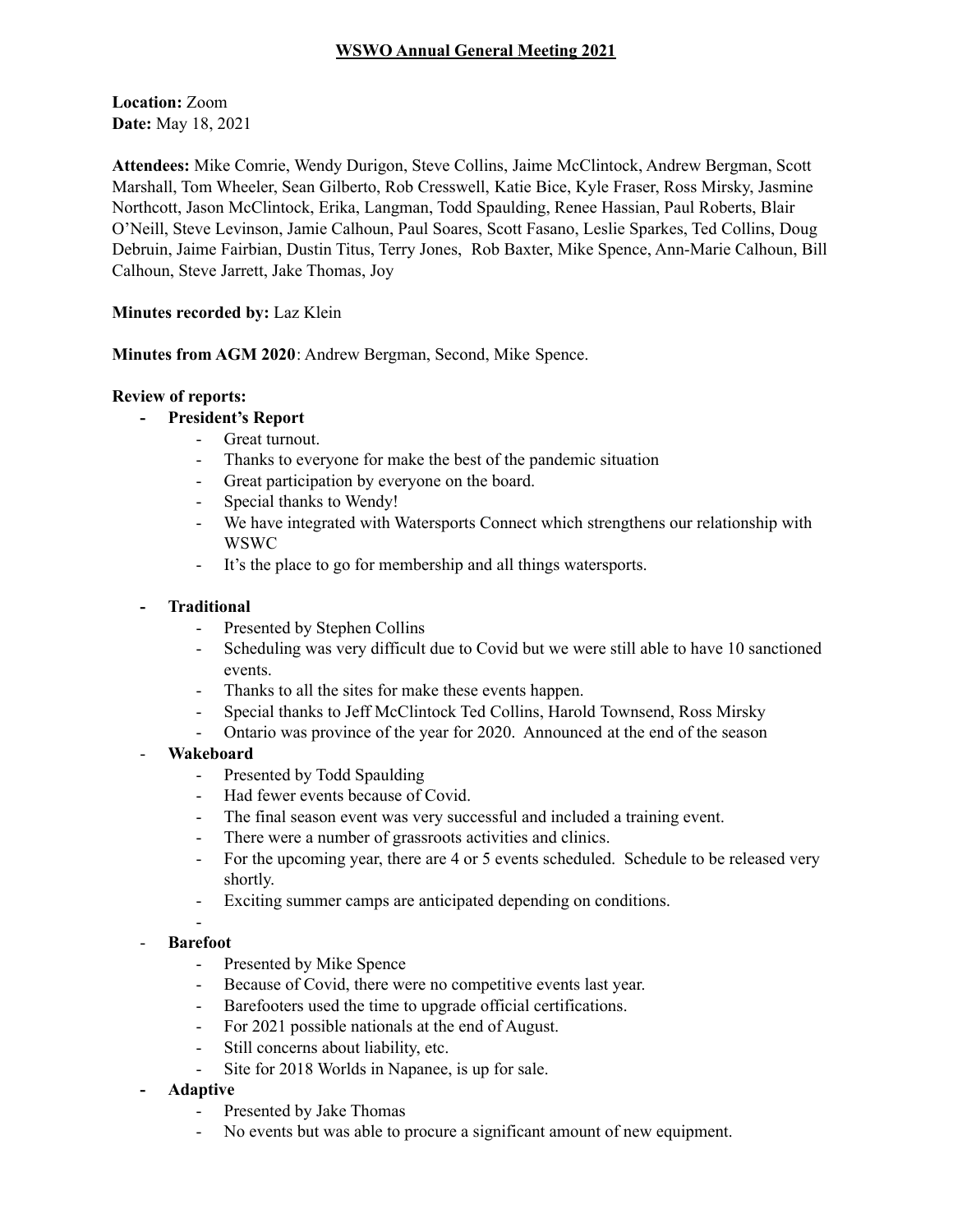- Ontario is now it great shape with regard to equipment
- Need more instructors and coaches.
- Always looking for people for international events.

## - **Coaching**

- Dustin Titus
- Challenging time last year but were able to get some courses completed.
- Temporary schedule that includes 9 hours of virtual training (coaching course). Will be two dates. Costs and details pending. Will require a 3 hour in person component, when safe.
- **Grants and funding** (Wendy Durigon)
	- Positive year. Ontario amateur sport fund came through last year.
	- Federal funding was received, covering some of the Covid costs.
	- WSWO member sites and tournament sites were offered Covid relief funds.
	- There are still some unused funds and possibly some more on the way.
	- We have \$10 000 for PSO clubs to distribute.
	- The Ministry always wants to support underrepresented groups. There are funds that can be applied for. Must be run according to Ministry guidelines. Covers a portion of the costs.
	- Quest for Gold: there has been no activity at the provincial level. Not sure when it will be active again. 2021 unlikely.

# **- Marketing**

- Presented by Erika
- Happy with the website from two years ago.
- Social media accounts are not being used very much.
- Looking forward to the next director of Marketing.
- Special thanks to Rob Baxter.

# - **Motion to approve the reports**:

- Andrew Bergman, Second: Terry Jones.

## **Review of financial statements** (Tom Wheeler)

- Currently doing fairly well as a sport.
- We have been able to weather the Covid storm.
- Membership was down last year.
- \$322 000 in the bank to run the office, run programs and grow the sport.
- Revenue: up this year, mostly related to grants.
- Membership and instructors course revenue was significantly down.
- Event revenues were way down.
- Discussion on the best ways to use funds to grow the sport.
- There was a question about the process which is to contact your discipline chair and take it to the board.
- Asked to post strategic plan on website
- Motion to approve financial statements.
	- Laz Klein, second: Wendy Durigon.

## **Appointment of Independent Accountants**

- Happy with current firm and will continue
- Motion to continue with the firm: approved: Tom Wheeler, second Andrew Bergman

## **Executive Board Elections**

- Positions: acclaimed. See list
- vote for Marketing: Kyle Fraser and Rob Cresswell.
- Presentation by Kyle Fraser.. as per Rob, we will acclaim Kyle.